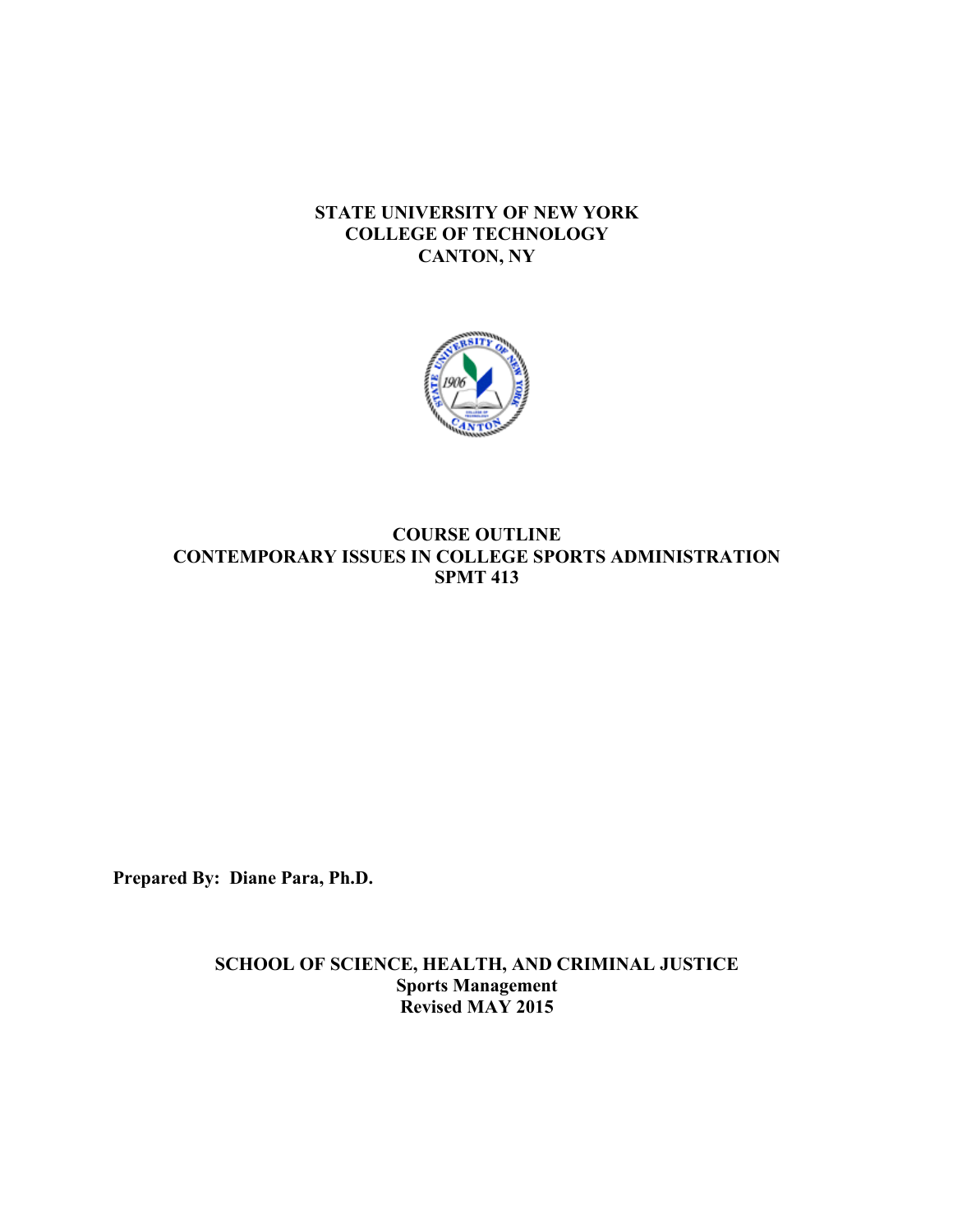#### **SPMT 413 SPMT 413 - CONTEMPORARY ISSUES COLLEGE SPORTS ADMINISTRATION**

- **A. TITLE:** Contemporary Issues in College Sports Administration
- **B. COURSE NUMBER:** SPMT 413
- **C. CREDIT HOURS:** 3
- **D. WRITING INTENSIVE COURSE:** N
- **E. COURSE LENGTH:** 15 weeks
- **F: SEMESTER(S) OFFERED:** Fall
- **G. HOURS OF LECTURE, LABORATORY, RECITATION, TUTORIAL, ACTIVITY:** Three lecture hours per week.
- **H.** CATALOG DESCRIPTION: Senior Seminar Course. Using a seminar format, this course will study the enterprise of college athletics in the United States. Primary focus, discussion and research will center on current contemporary issues in college athletics including but not limited to NCAA policies, gender equity & Title IX, graduation rates, recruitment ethics, hazing, drug testing, pay for play, diversity in coaching, financial issues, student-athlete behavior, and academic reform and how these issues impact the function, management and leadership of intercollegiate athletic programs.

# **I. PRE-REQUISITIES/CO-COURSES:**

a.) Pre-requisites: SPMT senior standing or permission of instructor

b.) Co-requisites: None

## **J. GOALS (STUDENT LEARNING OUTCOMES): By the end of this course, the student will be able to:**

| <b>Course Objective</b>                                   | <b>Institutional SLO</b> |
|-----------------------------------------------------------|--------------------------|
| a. Compare and contrast organizational structures of      | 2. Crit. Thinking        |
| college athletic programs at different levels of athletic | 3. Prof. Competence      |
| affiliation                                               |                          |
| b. Identify and analyze current issues in                 | 2. Crit. Thinking        |
| intercollegiate athletics                                 | 3. Prof. Competence      |
| c. Demonstrate critical thought by analyzing and          | 2. Crit. Thinking        |
| describing the impact that critical issues in college     | 3. Prof. Competence      |
| athletics have on the function, management and            |                          |
| leadership of intercollegiate athletic programs           |                          |
| d. Orally defend their thoughts on the different topics   | 1. Communication         |
| addressed in class with critical thinking and analysis    | 2. Crit. Thinking        |
|                                                           | 3. Prof. Competence      |
|                                                           | 4. Inter-intrapersonal   |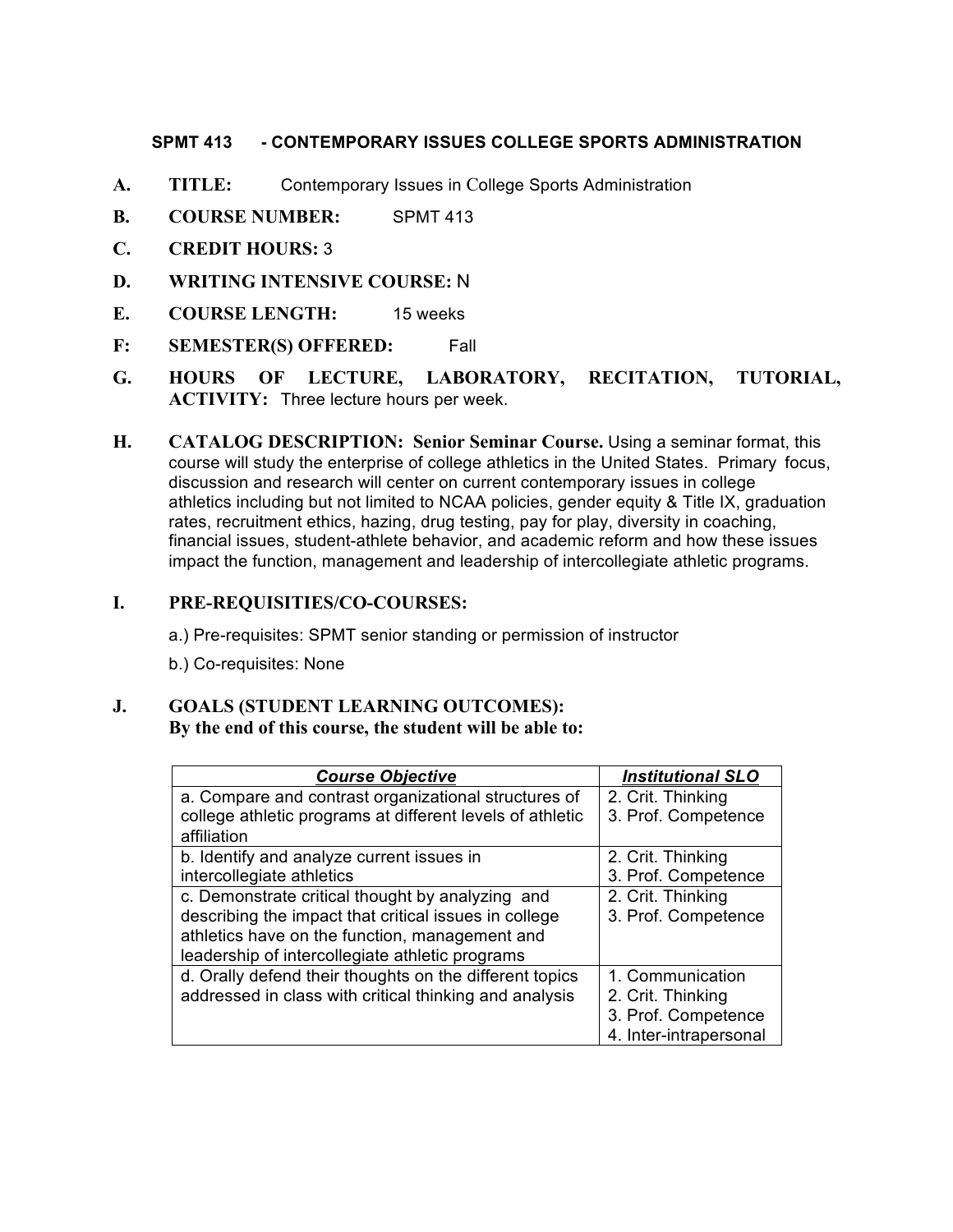# **K. TEXTS:**

Covell, D. & Barr, C. (2010). Managing intercollegiate athletics. Holcomb Hathaway

#### **L. REFERENCES:**

 Grant, R., Leadly, J., & Zygmount, Z. (2008). Economics of intercollegiate sports. World Scientific. Journal of Intercollegiate Sport. Human Kinetics

- NCAA News. Official online publication of the National Collegiate Athletic Association. www.ncaa.org.
- A Call to Action: Reconnecting College Sports and Higher Education. (June 2001). Report of the Knight Foundation Commission on Intercollegiate Athletics. www.knightcommission.org.
- Keeping Faith with the Student-Athlete. (1992-1993). Reports of Knight Foundation Commission on Intercollegiate Athletics. www.knightcommission.org.
- Cunningham, G. (2007). Diversity in sport organizations. Scottsdale, Ariz.: Holcomb Hathaway, Publishers.

 Hogshead-Maker, N. & Zimbalist, A. (2007). Title IX and social change. Philadelphia, Pa.: Temple University Press.

 Duderstadt, J. (2003). Intercollegiate athletics and the American university: A university president's perspective. Michigan: University of Michigan Press

## **M. EQUIPMENT:** Technology Enhanced Classroom

## **N. GRADING METHOD:** A-F

## **O. MEASUREMENT CRITERIA/METHODS:**

- Attendance and class participation in discussion and debate
- Chapter Questions
- Case Studies
- Final Group Project/Presentation